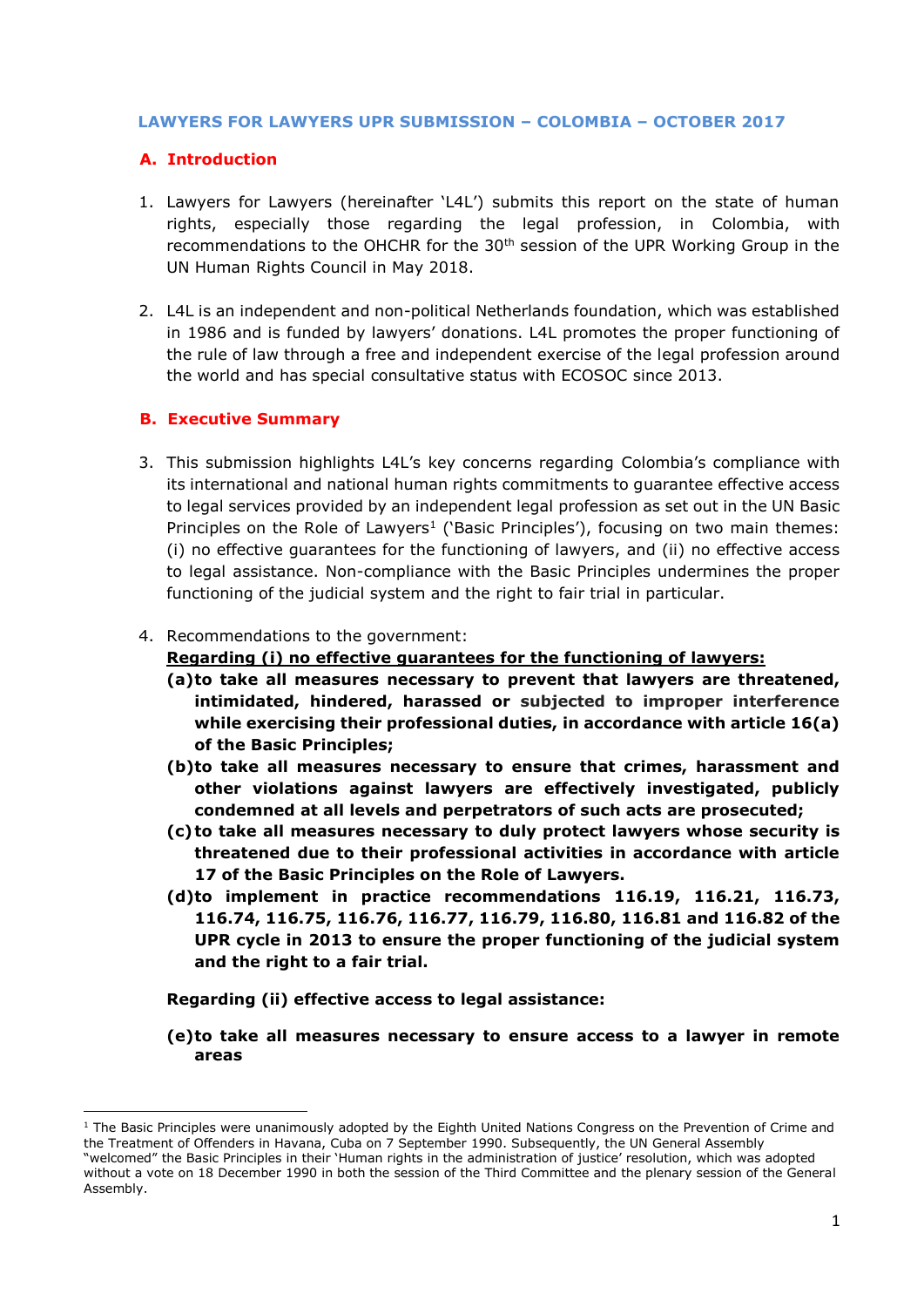## **C. Normative and institutional framework of the State**

- 5. The adequate protection of human rights and fundamental freedoms requires that every citizen has effective access to justice and legal assistance. Legal assistance can only be provided effectively in a judicial system where lawyers, along with judges and prosecutors, are free to carry out their professional duties independently. This follows from the Charter of the United Nations, the Universal Declaration of Human Rights and Article 14 of the International Covenant on Civil and Political Rights to which Colombia is a party.
- 6. In its task of promoting and ensuring the proper role of lawyers, the Colombian government should respect and take into account the Basic Principles within the framework of its national legislation and practice. The Basic Principles provide a concise description of international standards relating to key aspects of the right to independent counsel. Adherence to the Basic Principles is considered a fundamental pre-condition to fulfilling the requirement that all persons have effective access to independent legal assistance.
- 7. During its 29<sup>th</sup> session (from 15 June 3 July 2015), the Human Rights Council adopted without a vote a resolution on the independence and impartiality of the judiciary, jurors and assessors, and the independence of lawyers. While recalling the Basic Principles on the Role of Lawyers and condemning the increasingly frequent attacks on the independence of lawyers, in particular threats, intimidation and interference in the discharge of their professional functions, the Human Rights Council reminded all States of their duty "to uphold the integrity of [lawyers] and to protect them, as well as their families and professional associates, against all forms of violence, threat, retaliation, intimidation and harassment resulting from the discharging of their functions, and to condemn such acts and bring the perpetrators to justice".<sup>2</sup>
- 8. During the interactive dialogue in the UPR cycle of 2013 several recommendations with respect to the protection of human rights defenders (including lawyers) and the facilitation of their work were accepted by Colombia<sup>3</sup>, including recommendations

**.** 

 $2$  UN Human Rights Council, Independence and impartiality of the judiciary, jurors and assessors, and the independence of lawyers A/HRC/RES/29/6, [http://ap.ohchr.org/documents/dpage\\_e.aspx?si=A/HRC/29/L.11.](http://ap.ohchr.org/documents/dpage_e.aspx?si=A/HRC/29/L.11)

<sup>&</sup>lt;sup>3</sup> Report of the Working Group on the Universal Periodic Review Colombia, 4 July 2013, A/HRC/24/6 and Report of the Working Group on the Universal Periodic Review Colombia, Addendum: Views on conclusions and/or recommendations, voluntary commitments and replies presented by the State under review, A/HRC/24/6/Add.1.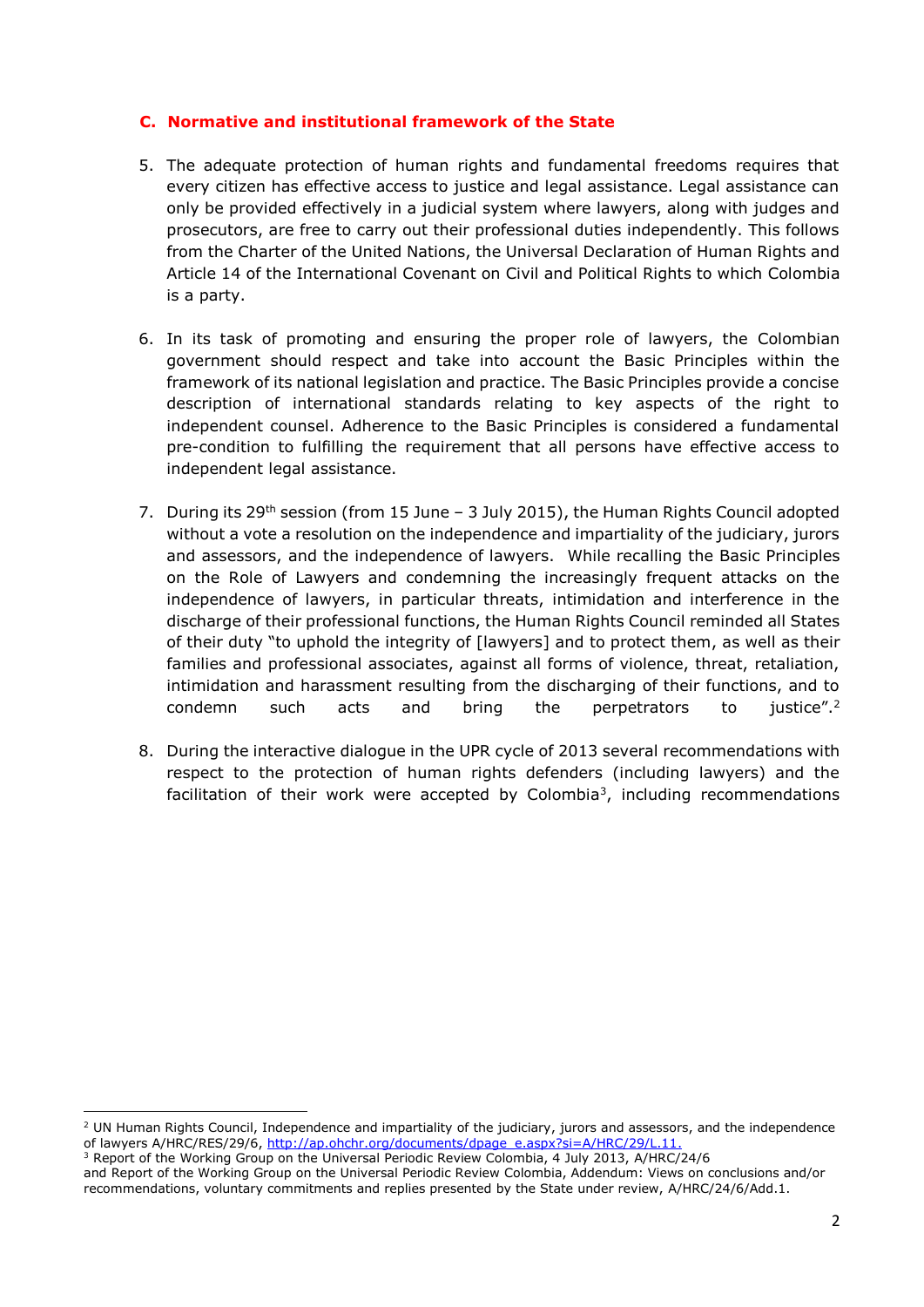$116.19<sup>4</sup>$ ,  $116.21<sup>5</sup>$ ,  $116.73<sup>6</sup>$ ,  $116.74<sup>7</sup>$ ,  $116.75<sup>8</sup>$ ,  $116.76<sup>9</sup>$ ,  $116.77<sup>10</sup>$ ,  $116.79<sup>11</sup>$ ,  $116.80<sup>12</sup>$ , 116.81<sup>13</sup> and 116.82<sup>14</sup>. According to Colombia, the Government "*respected and protected the work of human rights defenders, including trade union leaders, as a State policy*." <sup>15</sup> At the same time, the Government recognized "*that there were still human rights challenges to overcome, such as lack of (...) impunity, (...) the need for greater protection for some human rights defenders* (...)" 16

9. Reports gathered by L4L and information that we received from lawyers in Colombia, demonstrate that Colombia does not always uphold the necessary guarantees for the proper functioning of the legal profession as set out in the Basic Principles. As a consequence, lawyers encounter difficulties in carrying out their profession independently. This also undermines the proper functioning of the judicial system, including the right to fair trial.

## **D. Promotion and protection of human rights**

- (i) No effective quarantees for the functioning of lawyers<sup>17</sup>
- 10. L4L has been informed by lawyers in Colombia that they are regularly subjected to threats or physical attacks, intimidation and even killings. Recently, the situation of lawyers in Colombia seems to have deteriorated even more. This follows from the following cases:
	- *a. Rommel Duran: While protesting peacefully on 1 July 2017 in Ayacucho, lawyer Rommel Duran of Equipo Juridico Pueblos (EJP), together with two other human rights defenders, was subjected to violence by law enforcement officials and arrested for allegedly blocking public roads and for alleged violence against public servants.*

<sup>1</sup> <sup>4</sup> Recommendation 116.19. Strengthen relevant institutions in order to take more effective measures at the national, regional and local level to guarantee the protection of persons involved in land restitution procedures, in particular the claimants, their counsel, the relevant officials and human rights defenders (Switzerland).

 $5$  Recommendation 116.21. Take all necessary steps to enhance the effectiveness of the Protection Programme, including through speedy risk assessment studies and implementation of approved schemes, clear criteria for defining risk, collective protection measures and the inclusion of family members in the scheme (Ireland).

 $6$  Recommendation 116.73 Ensure appropriate protection of human rights defenders operating in the country, recognising the legitimacy of their work, including full and impartial investigations and prosecutions into all alleged human rights violations committed against them (Slovakia).

 $7$  Recommendation 116.74. Reinforce measures for the protection of human rights defenders (Slovenia).

<sup>&</sup>lt;sup>8</sup> Recommendation 116.75. Increase efforts to investigate and prosecute those responsible for threats or violence against human rights defenders, trade unionists, community leaders and journalists (United Kingdom of Great Britain and Northern Ireland).

<sup>9</sup> Recommendation 116.76. Promptly investigate and prosecute perpetrators of threats, extortion, and attacks on human rights defenders, vulnerable individuals, unionists, and potential beneficiaries of the Victims' Law (United States of America).

<sup>10 116.77.</sup> Ensure that judicial authorities carry out thorough and impartial investigations regarding acts of violence against human rights defenders (Belgium).

<sup>&</sup>lt;sup>11</sup> 116.79. Ensure that the relatives of victims of enforced disappearances, their representatives, and those who report enforced disappearances will not be subject to attacks and persecution (Czech Republic).

 $12$  Recommendation 116.80. Take all the necessary measures in order to protect human rights defenders against threats and attacks, and ensure that the perpetrators of such acts are brought to justice (France).

<sup>&</sup>lt;sup>13</sup> Recommendation 116.81. Ensure that human rights defenders in rural areas are equally and effectively protected also in view of the existing challenges of the implementation of the Victims and Land Restitution Law (Germany).

 $14$  Recommendation 116.82. Enact legislation recognizing the legitimate work of human rights defenders and ensuring their life, security and integrity, and conduct prompt, impartial and effective investigations into allegations of threats, attacks and violence against them (Hungary).

<sup>&</sup>lt;sup>15</sup> Report of the Working Group on the Universal Periodic Review Colombia, 4 July 2013, A/HRC/24/6, par. 6. <sup>16</sup> idem, par. 7.

<sup>&</sup>lt;sup>17</sup> Basic Principles on the Role of Lawyers, principles 16, 17, 18, 19, 20, 21, 22.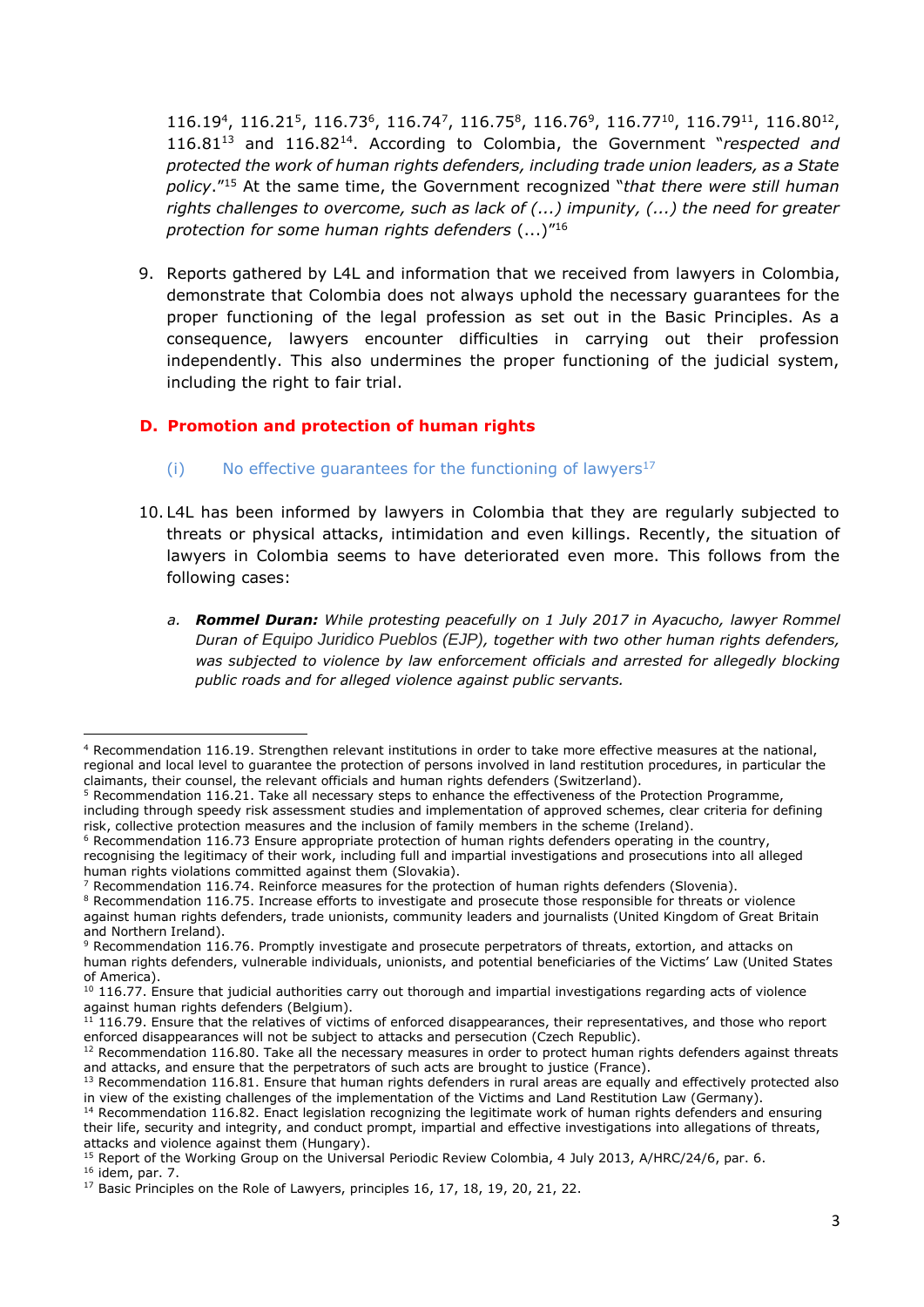*During the protest, the human rights lawyer intervened to protect local community leader Eliecer Alfonso Vergel from a physical attack by ESMAD agents. In response, the ESMAD under the command of Lieutenant Diego Jaramillo began to assault the human rights lawyer Mr. Duran Castellanos and the local community leader, Mr. Alfonso Vergel. Both men were punched, kicked and beaten by ESMAD officers, dragged across the ground, had their hair pulled and were hit in the groin area with the butts of weapons. Throughout this attack, we understand that Rommel Duran repeatedly advised that he is a human rights lawyer. We have received information that the human rights lawyer and the other human rights defenders were detained for 31 hours. A police officer placed the hand of the human rights lawyer Mr Duran Castellanos against his genitals. All human rights defenders were released without charge by the Fiscal General of Aguachica, who was satisfied that the evidence of filmed material and photographs taken at the scene of the arrest did not support the allegations made by the police.<sup>18</sup>*

- *b. CCALCP. The Colombian human right defence lawyers collective Corporación Colectivo de Abogados Luis Carlos Perez (CCALCP) has been the target of security incidents since 2005<sup>19</sup> . Over forty incidents of attacks and other threats against CCALCP have taken place from 2005 to 2015. These incidents include physical attacks, harassment, illegal interception of and interference with internet and security infrastructure, and bomb threats. On 25 May 2017 the residence-office of the CCALCP in Cúcuta was broken into. These affairs must be considered against more security incidents regarding the protection of CCALP.<sup>20</sup>*
- *c. Jorge Molano. Jorge Molano represents victims in some of the most emblematic human rights cases in Colombia. He received numerous death threats in the course of his work as a lawyer and human rights defender. Therefore, he felt obliged to send his daughters to live abroad for security reasons. Jorge Molano and other members the organizations he works with, have been the victim of several aggressions including attacks on family members, raids on his home to steal information, cyber-attacks on email and website accounts, telephone interception, and illegal surveillance, among others. Jorge Molano's family recently informed us that he is included on the death list of the military. This is most likely linked to his work on certain cases involving members of the army.*
- *d. Adil Melendez. Adil Melendez is the only human rights lawyer working on transitional justice in the Cartagena region. He is furthermore one of the few lawyers that represents clients in land restitution cases. Due to the cases he works on, he receives many threats. He does get protection from the Unidad de Proteccion, but threats received by telephone are not investigated by this organization.*
- *e. Reinaldo Villalba and Soraya Gutierrez are lawyers working for the CCAJAR collective. They have both received threats in relation to the case of the assassination of Jorge Dario Hoyos, a well-known syndicate leader.*

**.** 

<sup>18</sup> [http://www.colombiancaravana.org.uk/caravana-concerned-risks-faced-members-equipo-juridico-pueblos](http://www.colombiancaravana.org.uk/caravana-concerned-risks-faced-members-equipo-juridico-pueblos-including-detention-rommel-duran/)[including-detention-rommel-duran/](http://www.colombiancaravana.org.uk/caravana-concerned-risks-faced-members-equipo-juridico-pueblos-including-detention-rommel-duran/) ;

<http://jyp.megadatesystem.com/Detenido-campesino-de-CNA>

<sup>19</sup> In August 2016, Lawyers for Lawyers participated in the 'Caravana Internacional de Juristas' mission. A group consisting of 70 lawyers, judges and public prosecutors visited Colombia to investigate the situation of the legal profession in the country. Colombian lawyers informed Lawyers for Lawyers that, despite the current peace negotiations, the threats against lawyers are increasing, in particular against human rights lawyers who defend the rights of the victims of the armed conflict in remote areas. For more information, please visit:

<http://www.colombiancaravana.org.uk/> . A delegation of the International Caravana visited the Colombian human rights defence organization Corporación Colectivo de Abogados Luis Carlos Perez (CCALCP) in August 2016 where they met with various individuals and organizations represented by CCALCP.

<sup>&</sup>lt;sup>20</sup> International organizations amongst which Lawyers for Lawyers wrote to the president of Colombia on 5 September 2017 about this matter.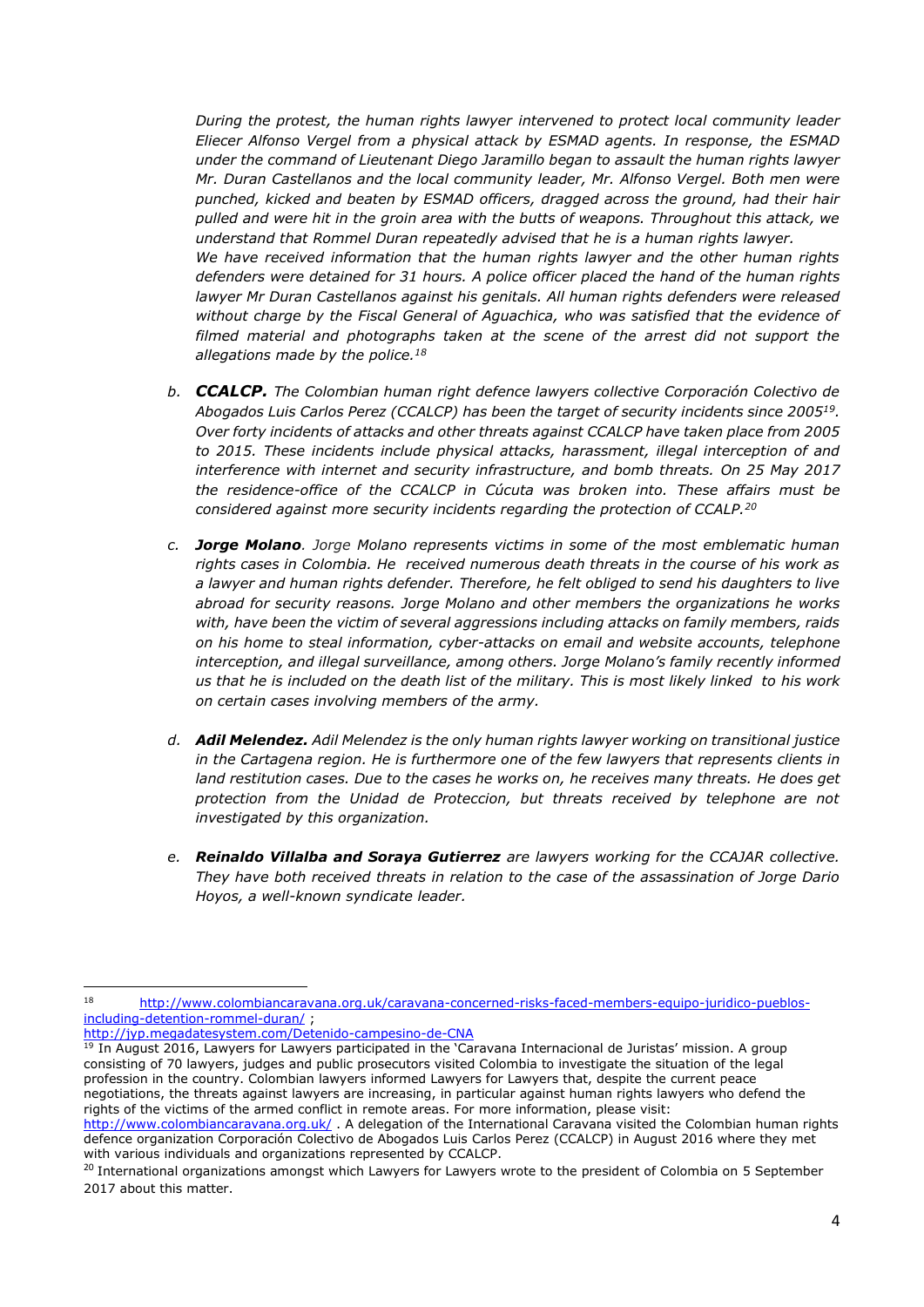- 11.Colombian authorities sometimes fail to carry out prompt, thorough, impartial and transparent investigations into threats and attacks, so as to identify all those responsible and bring them to justice. In addition to the direct effects on the lawyers in question, impunity could have a "chilling effect" on other lawyers, negatively influencing the quality of their work, potentially forcing them to renounce certain kinds of cases, and work in the fear that they or their families may be at risk because of their work.
- 12. Where the security of lawyers is threatened as a result of discharging their functions, they must be adequately safeguarded by the authorities<sup>21</sup>. According to our information, security measures are not always provided to lawyers receiving threats. Furthermore, if security measures are offered, they are not always effective and sufficient. This is illustrated by the following cases:
	- *a. Rommel Duran. When Lawyer Rommel Duran had the threats he received examined by the UNP in the beginning of February 2015, the UNP deemed Rommel Duran to be under extraordinary risk. However, until now, his level of risk has increased significantly and Rommel Duran and members of his law office did not get appropriate adequate individual protection of the UNP while exercising their professional activities. UNP is currently again in the process of determining risk studies before they can grant him additional protection measures. Measures provided are a bulletproof jacket and a means of communication. Those measures are not enough following the extraordinary risk that the organization faces. Following many communication about these concerns in the last years, it is worrying that no adequate protection measures are in place.*
	- *b. Adil Melendez. Lawyer Adil Melendez stated that he does not receive the protection measures he needs to exercise his professional activities. The protection offered to him still excludes going to remote areas, as the bulletproof transport is restricted to the city of Cartagena and only partly financed. However, his work requires him to travel to other regions in Colombia as well.*

## 13.Recommendations:

- **(a) to take all measures necessary to prevent that lawyers are threatened, intimidated, hindered, harassed or subjected to improper interference while exercising their professional duties, in accordance with article 16(a) of the Basic Principles;**
- **(b) to take all measures necessary to ensure that crimes, harassment and other violations against lawyers are effectively investigated, publicly condemned at all levels and perpetrators of such acts are prosecuted;**
- **(c) to take all measures necessary to duly protect lawyers whose security is threatened due to their professional activities in accordance with Article 14 of the Covenant and article 17 of the Basic Principles on the Role of Lawyers.**
- **(d) to implement in practice recommendations 116.19, 116.21, 116.73, 116.74, 116.75, 116.76, 116.77, 116.79, 116.80, 116.81 and 116.82 of**

**<sup>.</sup>** <sup>21</sup> This follows from article 17 of the Basic Principles on the Role of Lawyers